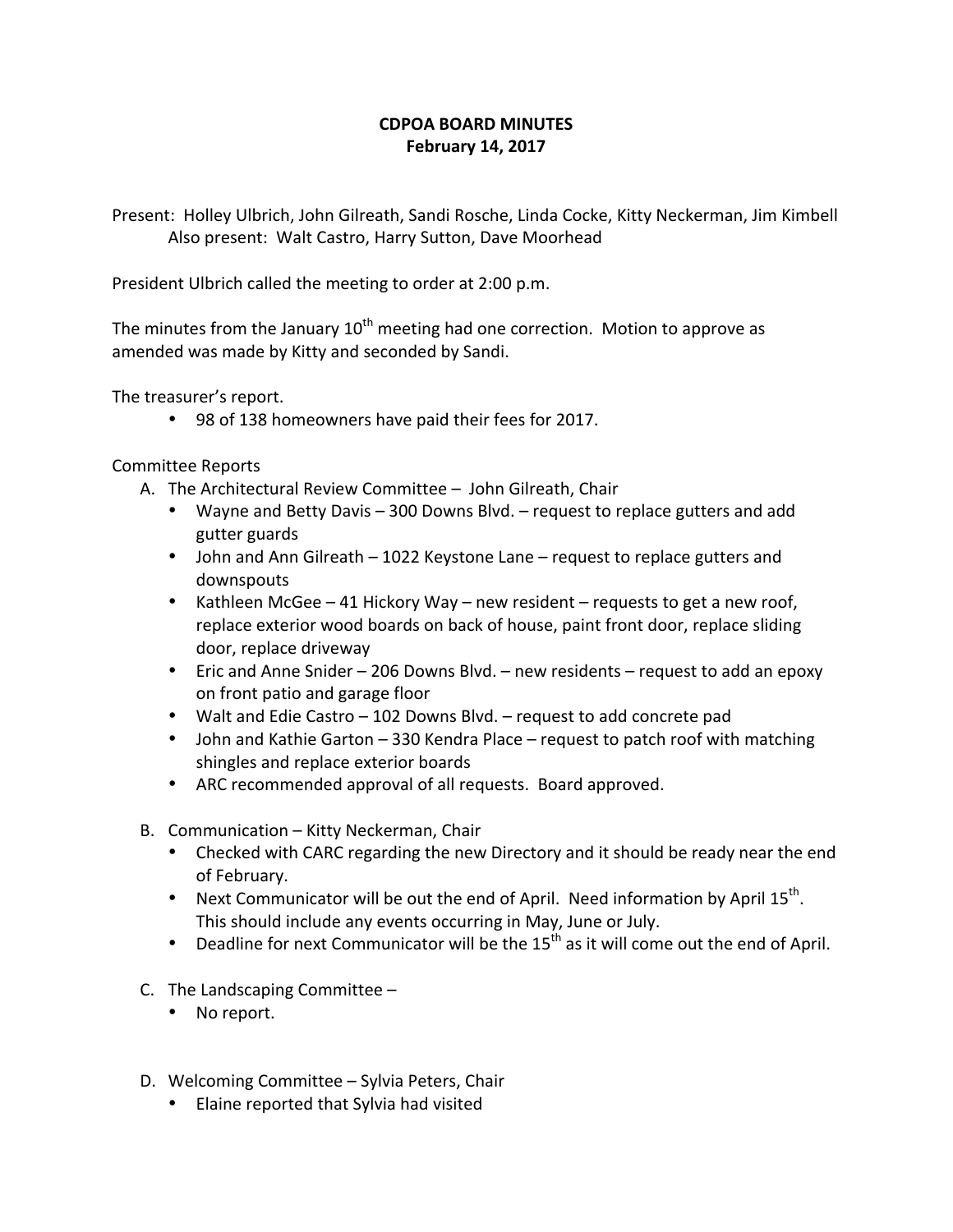- i. Mary Loveday at 13 Birch Place.
- ii. Debra and Mayo Crisp at 1016 Keystone Lane.
- iii. John and Kathie Garton at 330 Kendra Place.
- E. Social Committee Elaine Cameron, Chair
	- Next breakfast will be Marth  $18^{th}$  and George Bennett will have the program.
	- Breakfast in April will be on the  $15^{th}$ .
	- First Friday Gathering needs hosts/hostesses for March and April.
	- Spring Social will be on April  $4<sup>th</sup>$ .
	- Elaine will keep the supplies for the  $1^{st}$  Friday Gathering at her house. If you are hosting please contact her to get any supplies she might have.
- F. Website Walt Castro, Chair
	- Added the following to the website:
		- o 2015 Annual Meeting Minutes to website
		- o January Communicator
		- $\circ$  Changes to By-laws
		- o 2017 Board Members and Committee Chairs
	- Spoke with Anne Snider about assisting with the website
	- Decision made to keep minutes from Board Meetings on the website for 1 year.
	- From  $1/10/17 2/12/17$ 
		- $\circ$  136 sessions 97 users
		- $\circ$  82 new 60%
		- $\circ$  54 returning  $-40\%$
	- Homes for Sale page is not being used.
- G. Television Committee Harry Sutton, Chair
	- Nothing much to be done until March  $1^{st}$ .
	- Will contact renters whose landlord have not paid the TV portion.
- H. Rental Properties Sandi Rosche, Chair
	- There is a City ordinance that if a person is renting or managing a property they must live within 75 miles of Clemson. She will get a copy.
	- Distributed to the Board a copy of a letter that needs to be sent to the property owners who are renting their homes. Will hold until we have further info regarding the City ordnance.

## Old Business

- Revising Covenants
	- $\circ$  Jim, Sandi and Fritz will consult
	- $\circ$  4 properties have not signed covenants
	- $\circ$  If 75% approve to change the covenants, do the other 25% have to abide?
- Landscaping priorities
	- $\circ$  Holley has had some conversations with Harold Olson and Ann Fuhr.